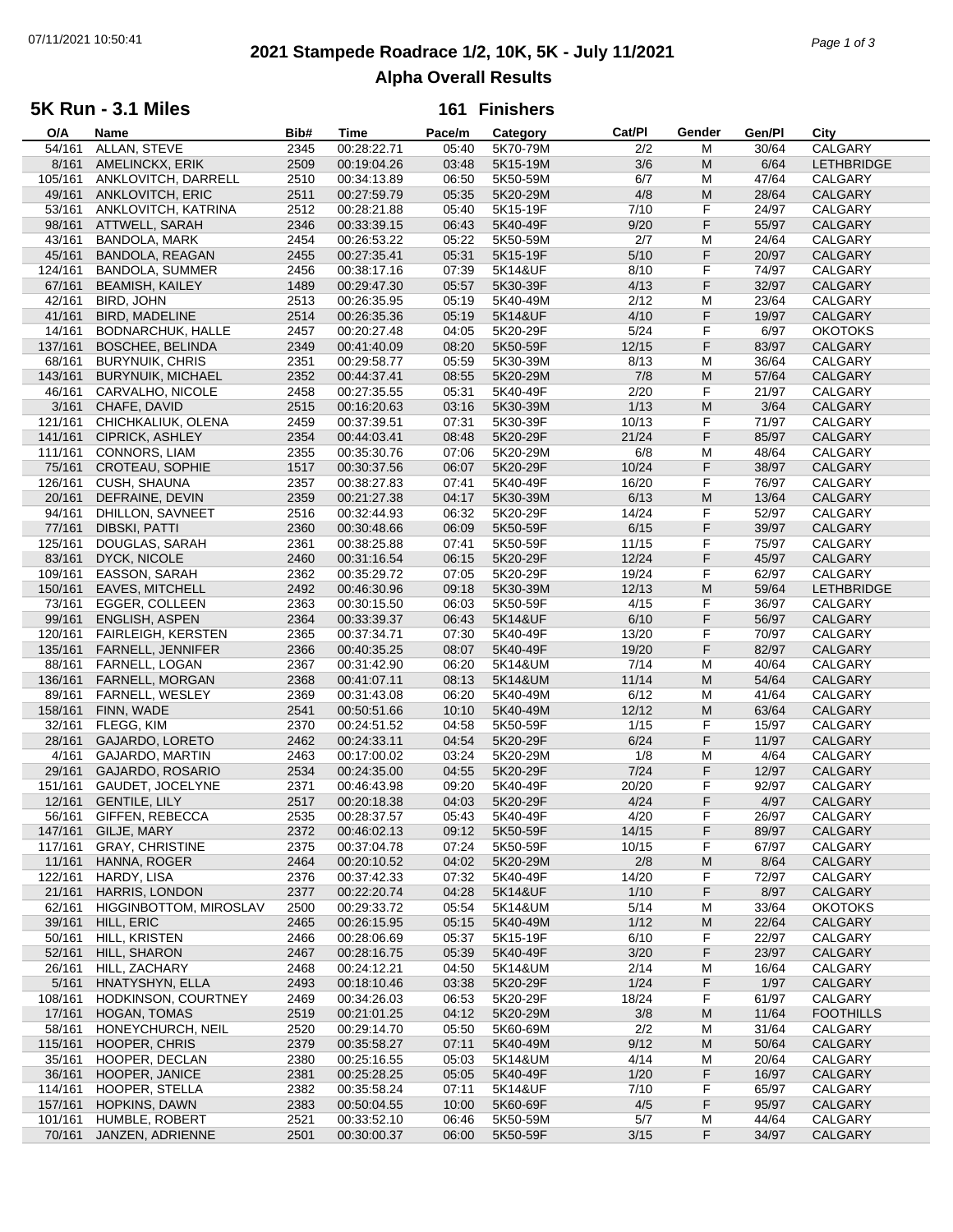# **2021 Stampede Roadrace 1/2, 10K, 5K - July 11/2021** 07/11/2021 10:50:41 *Page 2 of 3* **Alpha Overall Results**

## **5K Run - 3.1 Miles**

## **161 Finishers**

| O/A     | Name                    | Bib# | Time        | Pace/m | Category | Cat/PI | Gender | Gen/Pl | City              |
|---------|-------------------------|------|-------------|--------|----------|--------|--------|--------|-------------------|
| 51/161  | JANZEN, MARK            | 2502 | 00:28:13.30 | 05:38  | 5K50-59M | 3/7    | M      | 29/64  | CALGARY           |
| 146/161 | JENSEN, CLARA           | 2470 | 00:45:52.81 | 09:10  | 5K14&UF  | 10/10  | F      | 88/97  | CALGARY           |
| 145/161 | <b>JENSEN, ROBERT</b>   | 2471 | 00:45:51.77 | 09:10  | 5K40-49M | 11/12  | М      | 58/64  | CALGARY           |
| 13/161  | <b>KEANE, LAUREN</b>    | 2522 | 00:20:23.89 | 04:04  | 5K15-19F | 1/10   | F      | 5/97   | CALGARY           |
|         |                         |      |             |        |          |        | M      |        |                   |
| 160/161 | KELLER, JONNY           | 2390 | 00:54:59.88 | 10:59  | 5K20-29M | 8/8    |        | 64/64  | <b>EDMONTON</b>   |
| 61/161  | KLEPACHEVA, OLYA        | 2503 | 00:29:33.24 | 05:54  | 5K15-19F | 8/10   | F      | 29/97  | <b>OKOTOKS</b>    |
| 86/161  | KOKKO, ANNE             | 2494 | 00:31:28.40 | 06:17  | 5K30-39F | 7/13   | F      | 47/97  | CALGARY           |
| 113/161 | <b>KRAMER, SHARON</b>   | 2392 | 00:35:54.04 | 07:10  | 5K50-59F | 9/15   | F      | 64/97  | <b>CALGARY</b>    |
| 142/161 | LANG, CHRISTINE         | 2394 | 00:44:04.42 | 08:48  | 5K50-59F | 13/15  | F      | 86/97  | CALGARY           |
| 19/161  | LAPLANTE, CADENCE       | 2523 | 00:21:19.28 | 04:15  | 5K15-19F | 2/10   | F      | 7/97   | <b>OKOTOKS</b>    |
| 33/161  | LEE, DON                | 2524 | 00:25:10.56 | 05:02  | 5K60-69M | 1/2    | M      | 18/64  | CALGARY           |
| 10/161  | LEE, MORLEY             | 2395 | 00:19:51.02 | 03:58  | 5K50-59M | 1/7    | M      | 7/64   | CALGARY           |
|         |                         |      |             |        |          |        |        |        |                   |
| 24/161  | LEGG, MARCUS            | 2396 | 00:23:23.56 | 04:40  | 5K15-19M | 4/6    | M      | 14/64  | CALGARY           |
| 69/161  | LEITHEAD, AMY           | 2540 | 00:29:58.94 | 05:59  | 5K15-19F | 9/10   | F      | 33/97  | <b>CALGARY</b>    |
| 91/161  | LEWIS, NICOLE           | 2398 | 00:32:09.21 | 06:25  | 5K30-39F | 8/13   | F      | 50/97  | CALGARY           |
| 119/161 | LINDSTROM, KARA         | 2472 | 00:37:21.28 | 07:28  | 5K60-69F | 2/5    | F      | 69/97  | <b>VICTORIA</b>   |
| 25/161  | LO, ALEX                | 2399 | 00:24:05.32 | 04:49  | 5K14&UM  | 1/14   | M      | 15/64  | CALGARY           |
| 27/161  | LO, ETHAN               | 2400 | 00:24:21.20 | 04:52  | 5K14&UM  | 3/14   | M      | 17/64  | CALGARY           |
| 90/161  | LOVE, RICHELLE          | 2495 | 00:31:52.46 | 06:22  | 5K40-49F | 8/20   | F      | 49/97  | CALGARY           |
|         |                         |      |             |        |          |        |        |        |                   |
| 47/161  | MACEACHERN, ALEX        | 2401 | 00:27:41.30 | 05:32  | 5K70-79M | 1/2    | M      | 26/64  | <b>CALGARY</b>    |
| 128/161 | MANN, JOSHUA            | 2402 | 00:38:49.58 | 07:45  | 5K14&UM  | 10/14  | M      | 51/64  | ROCKY VIEW COL    |
| 127/161 | MANN, SERENA            | 2403 | 00:38:49.53 | 07:45  | 5K14&UF  | 9/10   | F      | 77/97  | ROCKY VIEW COL    |
| 130/161 | MANN, URSULA            | 2404 | 00:39:22.21 | 07:52  | 5K40-49F | 17/20  | F      | 79/97  | ROCKY VIEW COL    |
| 95/161  | MASSINON, STEPHANE      | 2474 | 00:32:47.55 | 06:33  | 5K40-49M | 8/12   | M      | 43/64  | <b>CALGARY</b>    |
| 65/161  | MCBETH, ALEC            | 2406 | 00:29:41.59 | 05:56  | 5K14&UM  | 6/14   | М      | 35/64  | CALGARY           |
| 64/161  | MCBETH, MICHAEL         | 2407 | 00:29:41.49 | 05:56  | 5K50-59M | 4/7    | M      | 34/64  | CALGARY           |
|         |                         |      |             |        |          |        |        |        | CALGARY           |
| 100/161 | MCCOMBE, SHAWN          | 2539 | 00:33:51.10 | 06:46  | 5K50-59F | 8/15   | F      | 57/97  |                   |
| 37/161  | MCCORMACK, NIALL        | 2536 | 00:25:45.04 | 05:09  | 5K30-39M | 7/13   | M      | 21/64  | CALGARY           |
| 55/161  | MCDONALD, MORGAN        | 2409 | 00:28:22.85 | 05:40  | 5K30-39F | 2/13   | F      | 25/97  | CALGARY           |
| 79/161  | MCKENZIE, KAITLIN       | 2475 | 00:31:01.45 | 06:12  | 5K20-29F | 11/24  | F      | 41/97  | <b>LETHBRIDGE</b> |
| 78/161  | MCLEMAN, ELIZABETH      | 2411 | 00:30:48.80 | 06:09  | 5K40-49F | 6/20   | F      | 40/97  | CALGARY           |
| 22/161  | METWALI, NADINE         | 2525 | 00:22:49.86 | 04:33  | 5K15-19F | 3/10   | F      | 9/97   | <b>CALGARY</b>    |
| 103/161 | MORGAN, BEN             | 2415 | 00:34:04.79 | 06:48  | 5K14&UM  | 9/14   | M      | 46/64  | CALGARY           |
| 104/161 | MORGAN, DAYNA           | 2416 | 00:34:05.93 | 06:49  | 5K40-49F | 10/20  | F      | 58/97  | CALGARY           |
|         |                         |      |             |        |          |        |        |        |                   |
| 102/161 | MORGAN, LEO             | 2417 | 00:34:03.96 | 06:48  | 5K14&UM  | 8/14   | M      | 45/64  | CALGARY           |
| 96/161  | MORRIS, ALEXANDRA       | 2526 | 00:33:15.46 | 06:39  | 5K20-29F | 15/24  | F      | 53/97  | <b>HIGH RIVER</b> |
| 107/161 | MORSTAD, SHANNON        | 2476 | 00:34:25.89 | 06:53  | 5K30-39F | 9/13   | F      | 60/97  | CALGARY           |
| 84/161  | MYDEN, TROY             | 2420 | 00:31:19.76 | 06:15  | 5K30-39M | 9/13   | M      | 39/64  | CALGARY           |
| 60/161  | NEATH, DAN              | 2527 | 00:29:27.90 | 05:53  | 5K40-49M | 4/12   | M      | 32/64  | <b>COCHRANE</b>   |
| 15/161  | NESS, DEVIN             | 2421 | 00:20:34.32 | 04:06  | 5K30-39M | 3/13   | M      | 9/64   | <b>CALGARY</b>    |
| 7/161   | NESS, TODD              | 2422 | 00:18:24.24 | 03:40  | 5K30-39M | 2/13   | М      | 5/64   | CALGARY           |
| 140/161 | NGUYEN, VINH            | 2423 | 00:43:30.15 | 08:42  | 5K30-39M | 11/13  | M      | 56/64  | CALGARY           |
|         |                         |      |             |        |          |        |        |        |                   |
| 38/161  | NOVICKI, COLETTE        | 2528 | 00:25:48.16 | 05:09  | 5K60-69F | 1/5    | F      | 17/97  | CALGARY           |
| 81/161  | O'KEEFFE, ZOE           | 2537 | 00:31:06.06 | 06:13  | 5K30-39F | 6/13   | F      | 43/97  | CALGARY           |
| 132/161 | OJHA, PARAG             | 2496 | 00:39:47.84 | 07:57  | 5K30-39M | 10/13  | M      | 52/64  | CALGARY           |
|         | 144/161 PANNU, AMAN     | 2504 | 00:45:13.73 | 09:02  | 5K30-39F | 12/13  | F      | 87/97  | <b>CALGARY</b>    |
| 112/161 | REDEKOP, COLIN          | 2424 | 00:35:47.83 | 07:09  | 5K50-59M | 7/7    | М      | 49/64  | CALGARY           |
| 118/161 | RINGUETTE, MICHELLE     | 2425 | 00:37:05.72 | 07:25  | 5K40-49F | 12/20  | F      | 68/97  | <b>CALGARY</b>    |
| 1/161   | ROMERO, DIEGO           | 2477 | 00:15:34.85 | 03:06  | 5K15-19M | 1/6    | М      | 1/64   | CALGARY           |
| 92/161  | ROSENEGGER, STEPHEN     | 2538 | 00:32:10.14 | 06:26  | 5K40-49M | 7/12   | M      | 42/64  | <b>CALGARY</b>    |
|         |                         |      |             |        |          |        |        |        |                   |
| 48/161  | RUZICKA, JAMIE          | 2529 | 00:27:56.63 | 05:35  | 5K15-19M | 6/6    | М      | 27/64  | CALGARY           |
| 129/161 | RYAN, BRANDI            | 2478 | 00:39:06.04 | 07:49  | 5K30-39F | 11/13  | F      | 78/97  | AIRDRIE           |
| 106/161 | SADIQ, GANIYAT          | 2426 | 00:34:20.34 | 06:52  | 5K20-29F | 17/24  | F      | 59/97  | CALGARY           |
| 133/161 | <b>SAINI, GURMEET</b>   | 2497 | 00:39:49.80 | 07:57  | 5K40-49M | 10/12  | M      | 53/64  | CALGARY           |
| 63/161  | SANDERSON, HEIKE        | 2505 | 00:29:40.04 | 05:56  | 5K50-59F | 2/15   | F      | 30/97  | CALGARY           |
| 59/161  | SANDERSON, JOANNE       | 2506 | 00:29:15.32 | 05:51  | 5K20-29F | 8/24   | F      | 28/97  | <b>CALGARY</b>    |
| 123/161 | SCHATZ, ANGELA          | 2427 | 00:37:50.63 | 07:34  | 5K40-49F | 15/20  | F      | 73/97  | CALGARY           |
|         |                         |      |             |        |          |        |        |        | <b>CALGARY</b>    |
| 110/161 | <b>SCHEIDL, TAYLOR</b>  | 2428 | 00:35:30.11 | 07:06  | 5K20-29F | 20/24  | F      | 63/97  |                   |
| 139/161 | <b>SCHNEIDER, BREE</b>  | 2429 | 00:42:39.95 | 08:31  | 5K15-19F | 10/10  | F      | 84/97  | CALGARY           |
| 138/161 | <b>SCHNEIDER, BRETT</b> | 2430 | 00:42:39.83 | 08:31  | 5K14&UM  | 12/14  | M      | 55/64  | <b>CALGARY</b>    |
| 6/161   | SCHNEIDER, XAVIERE      | 2479 | 00:18:14.70 | 03:38  | 5K20-29F | 2/24   | F      | 2/97   | CALGARY           |
| 18/161  | <b>SCHOMMER, CLARK</b>  | 2431 | 00:21:16.88 | 04:15  | 5K30-39M | 5/13   | M      | 12/64  | CALGARY           |
| 72/161  | SERPICO, JACOB          | 2530 | 00:30:13.91 | 06:02  | 5K20-29M | 5/8    | M      | 37/64  | CALGARY           |
| 93/161  | SERPICO, ROSE           | 2498 | 00:32:37.77 | 06:31  | 5K50-59F | 7/15   | F      | 51/97  | CALGARY           |
| 71/161  | SERPICO WHALEN, MADI    | 2507 | 00:30:09.85 | 06:01  | 5K20-29F | 9/24   | F      | 35/97  | CALGARY           |
|         |                         |      |             |        |          |        | F      |        |                   |
|         | 148/161 SILVIUS, KATE   | 2435 | 00:46:09.43 | 09:13  | 5K30-39F | 13/13  |        | 90/97  | CALGARY           |